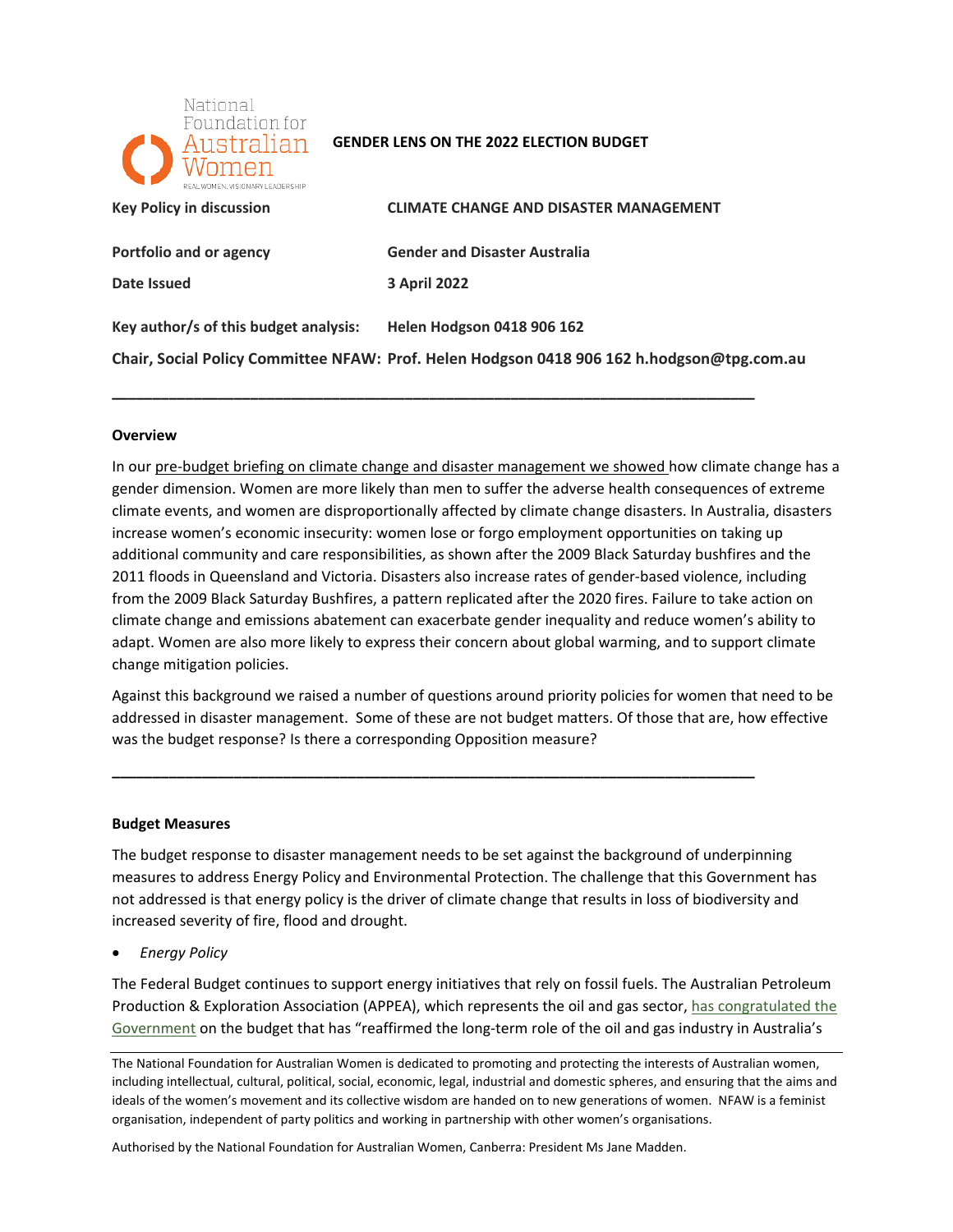economy and lower emissions future." The funding will largely support low emissions LNG, hydrogen production and associated carbon capture and storage infrastructure.

 There is some funding for clean energy through the Clean Energy Finance Corporation (CEFC), which invests in renewable energy and technologies, the Australian Renewable Energy Agency (ARENA), which supports research and development in this area and the Clean Energy Regulator, but that funding will decline over the forward estimates. The Clean Energy Council has highlighted that apart from some investment in microgrids, primarily in remote communities, there is a [lack of investment in transmission t](https://www.cleanenergycouncil.org.au/news/federal-budget-fails-to-prioritise-rapid-transition-to-renewable-energy)o support the shift to renewable energy provision.

 It is notable that the cost of living measures include a halving in the fuel tariff, with no incentives to assist the transition to electric vehicles. Incentives for electric vehicles in some states have seen a tripling of the number of EVs registered in Australia in 2022, admittedly off a low base, but there has been no additional support for these drivers in the budget.

While we acknowledge that the fuel excise reduction is a short term measure, it is not good climate policy.

 Note that in the Address in Reply the Opposition Leader referenced the ALP policy: Powering Australia, which sets out Labor's renewable energy plan.

## • *Environmental Protection*

 Fund, the recovery and conservation of the koala and koala habitats, community-led tree planting projects, and investment in Commonwealth National Parks. There is some funding in this area, but the specified projects have been cherry-picked. There is an additional \$1 billion for the Great Barrier Reef, compared to \$200.1 million to expand the Environment Restoration

and investment in Commonwealth National Parks.<br>The Government has committed \$192.0 million to respond to the Independent Review of the Environment Protection and Biodiversity Conservation Act 1999 with an additional \$192.0 million to improve environmental resilience, protect Indigenous heritage and support economic growth.

 Recycling initiatives include a boost of \$60.4 million over 4 years to leverage investment into new advanced plastic recycling technologies and will work in partnership with states, territories and industry.

 Although this funding is essential to redress damage that has already happened, the fundamental causes of climate change are not being adequately addressed.

## • *Disaster Recovery and Resilience*

 Against the background of these less than barely adequate measures to mitigate climate change and environmental degradation, the 2022-23 Budget includes a substantial bandaid to deal with the effects of policy inertia. There is a package to support recovery from the 2022 floods in NSW and Queensland, much of which has already been announced. \$3.6 billion has been allocated, and another \$3 billion has been allocated over the forward estimates partly funded by the Emergency Response Fund.

The package includes:

 • Mental health funding: \$31.2 million over 2 years from 2021-22 to meet the increased demand and support for the mental health of residents in flood affected areas through the recovery process.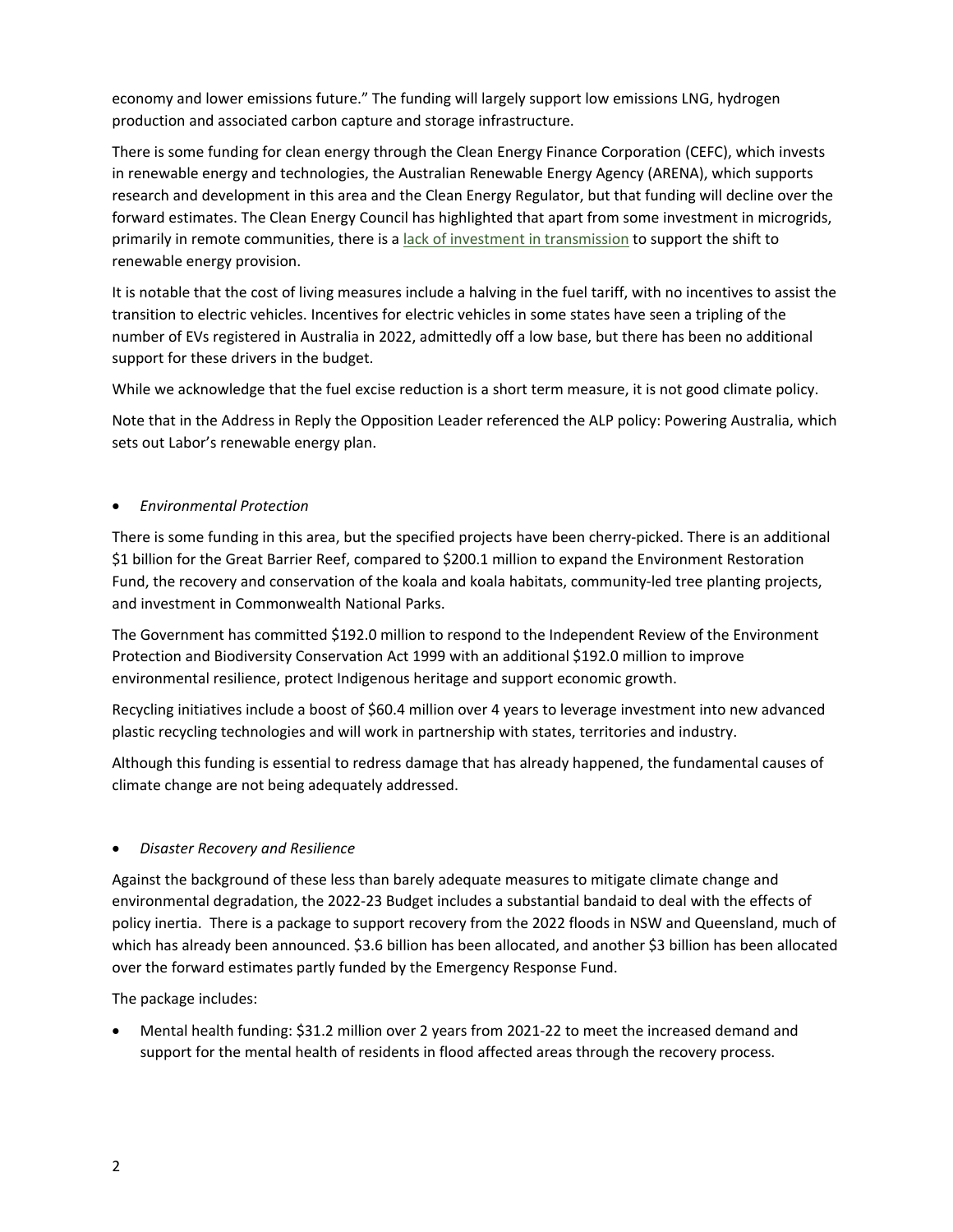- • Financial Wellbeing and Capability Activities: \$25.0 million to provide additional funding for Financial Wellbeing and Capability activities including emergency relief, food relief and financial counselling for communities affected by the floods in NSW and Queensland.
- • Legal Assistance: \$5.4 million over 2 years from 2021-22 to existing legal assistance services operating within Queensland and NSW to support flood affected individuals, small businesses and primary producers to access timely legal assistance as required
- • Health Care: \$4.7 million over 2 years from 2021-22 to support primary health care services for flood impacted regions, including emergency response teams and additional workforce capacity and care providers to ensure continuity of access to healthcare for the community. establishing a shared temporary business premises in or near Lismore for displaced local primary health

 As noted in our pre-election briefing, it is essential that the specific needs of women as first responders are met. The response of women to disasters is different to men, and they need dedicated counselling and medical services. In distributing the funding to services working on the ground, it is critical that the specific needs of women, including the urgent restoration of child care services, are recognised. This is the priority specifically addressed by our questions.

## **Key Questions of concern that need to be addressed**

 **1. Will your government analyse federal funding in disasters over the past term of the federal government, compensate women for what is owed as a result of unfair and unequal distribution of disaster funding, and establish a system to ensure gender parity in disaster funding in the future?** 

There is no commitment in the budget papers to review prior decisions and allocations of funding.

## **2. Will your government provide urgent and immediate emergency response in disaster to reconnect essential services of power, internet, water and clean-up, prioritising lone women and single parents?**

 Funding continues to be allocated as emergencies arise, provided through the Emergency Response Fund. The Government is providing funding to establish a panel of emergency response providers to assist with the provision of resources in the immediate aftermath of a disaster. There is also funding provided in the regional infrastructure package to improve telecommunications support.

# **3. Will your government reserve a proportion of disaster recovery funds to reinstate child-care and school infrastructure following disasters as a priority to allow women more equitable access to continuing or new employment?**

 The response plan for the 2022 Flood Emergency in NSW and Qld has included support for child care services. There are no additional places allocated to families dealing with the emergency. \$6.9 million has been allocated in 2021-22 to provide Business Continuity Payments of \$10,000 to Early Childhood Education and Care services in flood affected locations that close for 7 days or longer and \$22.1 million over 2 years from 2021-22 to increase the Community Child Care Fund Special Circumstances grant to assist services experiencing financial viability issues resulting from the recent floods and the COVID-19 pandemic.

 **support, e.g. streamline access to \$5,000 family violence payment? 4. Will your government provide funding to embed the Gender and Emergency Management Guidelines into key emergency service organisations to allow a focus on family violence in government post-disaster**